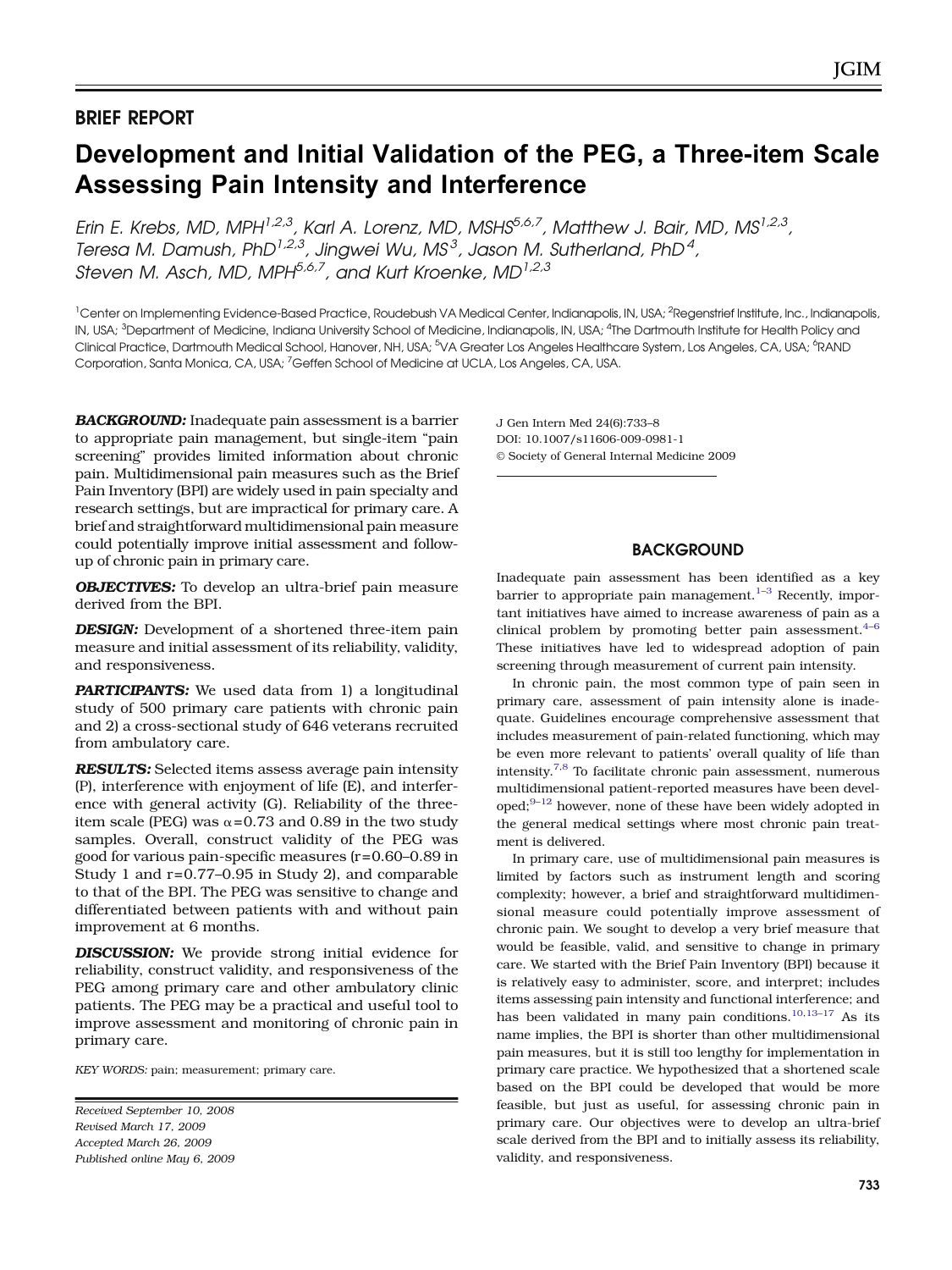<span id="page-1-0"></span>Table 1. Reliability and Item-total Correlations for PEG and Alternate Scales in Study 1 Sample (n=500)

| <b>Items</b>          | Alpha | Item-total<br>correlation | Alpha (deleted<br>variable)* |
|-----------------------|-------|---------------------------|------------------------------|
| Preferred scale (PEG) | 0.73  |                           |                              |
| Average intensity     |       | 0.49                      | 0.74                         |
| General activity      |       | 0.65                      | 0.52                         |
| Enjoyment of life     |       | 0.59                      | 0.62                         |
| Alternate scale 1     | 0.70  |                           |                              |
| Average intensity     |       | 0.48                      | 0.68                         |
| General activity      |       | 0.60                      | 0.49                         |
| Mood                  |       | 0.53                      | 0.62                         |
| Alternate scale 2     | 0.66  |                           |                              |
| Average intensity     |       | 0.50                      | 0.59                         |
| General activity      |       | 0.53                      | 0.49                         |
| Sleep                 |       | 0.48                      | 0.62                         |
| Alternate scale 3     | 0.77  |                           |                              |
| Average intensity     |       | 0.50                      | 0.76                         |
| General activity      |       | 0.63                      | 0.68                         |
| Sleep                 |       | 0.56                      | 0.73                         |
| Enjoyment of life     |       | 0.65                      | 0.66                         |

\*Cronbach coefficient alpha for the scale with that item deleted.

# **METHODS**

## **Participants**

We used data from two sources: 1) Stepped Care for Affective Disorders and Musculoskeletal Pain (SCAMP), a longitudinal study that enrolled a total of 500 patients with chronic musculoskeletal pain, and 2) Helping Veterans Experience Less Pain (HELP-vets), a cross-sectional study of 646 veterans receiving care at VA clinics. We used data from Study 1 to develop and initially validate the ultra-brief measure and data from Study 2 to confirm reliability and validity in an independent patient population.

Study 1 (SCAMP) enrolled 500 primary care patients with persistent back, hip, or knee pain of at least moderate severity,  $250$  of whom had concurrent depression.<sup>[18](#page-5-0)</sup> Participants were recruited from university (n=300) and VA-affiliated (n=200) internal medicine clinics in Indianapolis. Patients with concurrent depression were enrolled in a trial of depression and pain treatment vs. usual care (n=250). Those without depression were followed in a parallel observational study (n=250). The mean age of SCAMP participants was 59 years; 52% were women, 58% were white, and 38% were black. The mean numeric rating of current pain (on a 0–10 scale) was 6.1 (SD 1.9) at baseline.

Study 2 (HELP-vets) enrolled a random visit-based sample of 646 veterans from ambulatory care clinics at two VA hospitals and six affiliated community sites in three urban California counties. Patients with chronic illness were over-sampled by design. The mean age was 63 years and 95% were male. Selfreported race/ethnicity was 54% white, 30% black, and 10% Latino. Sixty-one percent of participants reported pain at the time of enrollment and 63% had one or more pain diagnoses (33% back pain, 45% other musculoskeletal pain, 12% neuropathic pain, 5% headache). The mean rating of current pain (on a 0–10 scale) was 3.1 (SD 3.2) overall and 5.1 (SD 2.6) among those with pain.

## **Measures**

Study 1 participants completed the BPI, Chronic Pain Grade questionnaire (CPG), Roland disability scale, and SF-36 bodily pain scale at baseline; they completed the BPI, CPG, and pain global rating of change at 6 months. Study 2 was crosssectional; participants completed the BPI, Functional Morbidity Index, and a single-item rating of overall pain-related distress.

- The Brief Pain Inventory (BPI) includes two scales that assess pain intensity and pain-related functional impairment (physical and emotional). $13,15$  The four items of the BPI severity scale assess the intensity of current pain and pain at its least, worst, and average during the past week on scales from 0 ("no pain") to 10 ("pain as bad as you can imagine"). The BPI interference scale assesses pain-related functional interference with seven items assessing different domains (general activity, mood, walking ability, normal work, relations with other people, sleep, and enjoyment of life) rated from 0 ("does not interfere") to 10 ("interferes completely").
- The Chronic Pain Grade questionnaire (CPG) includes two

three-item scales (intensity and disability) that are trans-formed into 0-100 scores.<sup>[19](#page-5-0)</sup> An algorithm classifies pain into four graded categories: 1) low disability-low intensity, 2) low disability-high intensity, 3) high disability-moderately limiting, and 4) high disability-severely limiting. The CPG has been validated in primary care, chronic pain, and general populations[.20](#page-5-0)–[22](#page-5-0)

- The Roland Disability questionnaire is a pain-specific measure of physical disability validated in patients with back pain and other chronic pain conditions.<sup>[23,24](#page-5-0)</sup> It includes a checklist of 24 statements about pain effects on function; the score is the number of items endorsed.
- & The Short-Form 36-item questionnaire (SF-36) Bodily Pain Scale

is a two item scale assessing pain severity and interference.[25,26](#page-5-0) Responses are transformed into a 0–100 score.

The Pain Global Rating of Change is a single item assessing

patients' overall impression of change in their pain. Study 1 participants were asked whether their pain was worse, about the same, or better since the start of the study. Those who reported that pain was better were asked to rate the magnitude of improvement (a little, somewhat, moderately, a lot, or completely better). Global ratings of change may be more sensitive to improvement and better correlat-ed with patient satisfaction than serial measures.<sup>[27](#page-5-0)</sup>

The Functional Morbidity Index was developed to assess general functional status in older adults.<sup>[28](#page-5-0)</sup> Patients indicate whether they are able perform four different activities independently, and if not, whether the impairment is due to a health problem.

| 1. What number best describes your pain on average in the past week:                                        |                           |                              |   |   |   |   |   |   |                 |                                                                              |
|-------------------------------------------------------------------------------------------------------------|---------------------------|------------------------------|---|---|---|---|---|---|-----------------|------------------------------------------------------------------------------|
| 0                                                                                                           | 1                         | $\overline{2}$               | 3 | 4 | 5 | 6 | 7 | 8 | 9               | 10                                                                           |
|                                                                                                             | Pain as bad as<br>No pain |                              |   |   |   |   |   |   | you can imagine |                                                                              |
|                                                                                                             |                           | with your enjoyment of life? |   |   |   |   |   |   |                 | 2. What number best describes how, during the past week, pain has interfered |
| 0                                                                                                           | 1                         | 2                            | 3 | 4 | 5 | 6 | 7 | 8 | 9               | 10                                                                           |
|                                                                                                             | Does not<br>interfere     |                              |   |   |   |   |   |   |                 | Completely<br>interferes                                                     |
| 3. What number best describes how, during the past week, pain has interfered<br>with your general activity? |                           |                              |   |   |   |   |   |   |                 |                                                                              |
| 0                                                                                                           | 1                         | $\overline{2}$               | 3 | 4 | 5 | 6 | 7 | 8 | 9               | 10                                                                           |
|                                                                                                             | Does not<br>interfere     |                              |   |   |   |   |   |   |                 | Completely<br>interferes                                                     |

Figure 1. The PEG three-item scale. \*Items from the Brief Pain Inventory reproduced with permission from Dr. Charles Cleeland.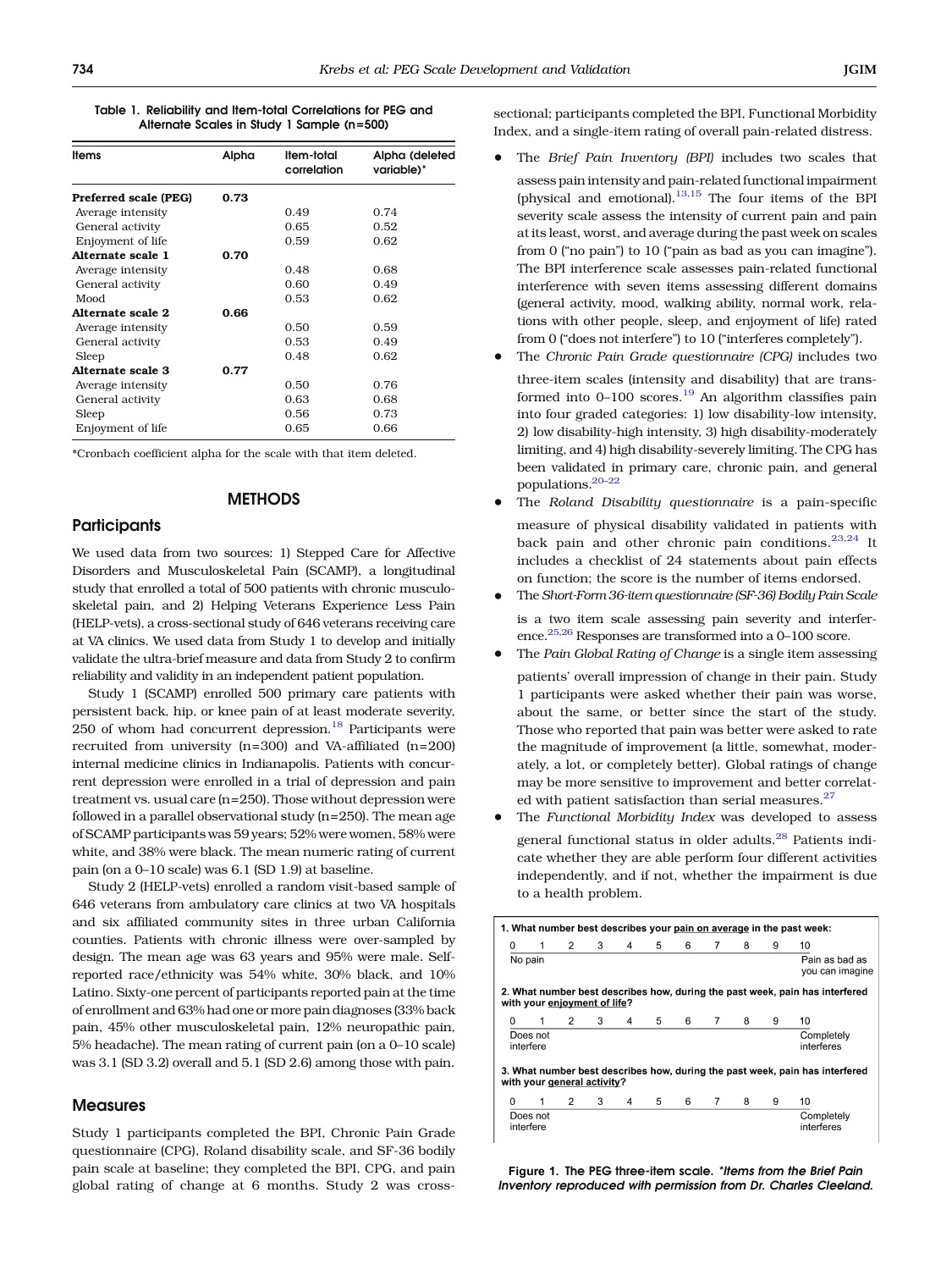#### <span id="page-2-0"></span>Table 2. PEG and Individual Item Statistics at Baseline in Study 1 and Study 2

|                                                                                           | Study 1<br>$(n=500)$ | Study 2<br>$(n=638)$ |  |
|-------------------------------------------------------------------------------------------|----------------------|----------------------|--|
|                                                                                           | Mean (SD)            | Mean (SD)            |  |
| PEG scale                                                                                 | 6.1(2.2)             | 4.1(3.1)             |  |
| Item 1: average pain intensity                                                            | 6.1(1.9)             | 3.9(2.8)             |  |
| Item 2: interference with general activity<br>Item 3: interference with enjoyment of life | 6.4(2.7)<br>5.9(3.3) | 4.4(3.6)<br>4.0(3.9) |  |

Study 1 included primary care patients with chronic musculoskeletal pain; Study 2 included ambulatory VA patients, 61% of whom had current pain. For each item, the response range is 0–10; the PEG scale score is the mean of the three individual item scores. Higher scores represent worse pain.

& Overall Pain Distress is a single item: "How much did overall pain distress or bother you during the past week?" Response options are not at all, a little bit, somewhat, quite a bit, and very much.

# Item Selection

We used a consensus-based process, drawing on a literature review, expert opinion, and statistical data, to develop a shortened scale.<sup>[29](#page-5-0)</sup> Pre-specified criteria guided initial item selection. First, we decided to include at least one item representing each of three domains included in the BPI: pain intensity, physical functioning, and emotional functioning. We then selected items with the following characteristics: 1) easy to understand and applicable to patients with all types of pain; 2) good statistical characteristics (e.g., high response variability, high item-remainder correlation); 3) similar performance in depressed and non-depressed patients.

We chose "pain average" for the intensity item because it had a good distribution of responses, lacking the ceiling and floor effects seen with "pain worst" and "pain least," respectively. We did not select "pain now" because we wanted to avoid duplicating information provided by the "fifth vital sign," and capture intermittent pain. Although the ideal reporting period for pain assessment is debated, recalled average pain over one week is a valid measure of pain intensity. $30,31$ 

BPI interference items include those assessing physical status (general activity, walking, normal work), emotional status (mood, relations with others, enjoyment of life), and sleep. For physical interference, we chose "interference with general activity" because it applies equally to all patients, as opposed to "interference with work" (which may be affected by occupation, employment status, etc.) and "interference with walking" (which may not apply to non-ambulatory patients or those with upper body pain).

For emotional interference, we considered both "interference with mood" and "interference with enjoyment of life." In our experience, "interference with relations with other people" is more difficult than other items for patients to answer. We wanted a scale that would discriminate between chronic pain and depression, which commonly co-occur.<sup>[32](#page-5-0)</sup> In our sample of patients with and without comorbid depression, we found that "interference with enjoyment of life" was more independent of depression than "interference with mood." We also considered "interference with sleep" in place of the emotional interference items.

We reached consensus on a preferred three-item scale ("pain average," "interference with enjoyment of life," and "interference with general activity") and alternative three-item and four-item scales, which we then evaluated statistically.

# Reliability and Validity

We assessed reliability (internal consistency) by calculating Cronbach's coefficient alpha. To assess construct validity, we compared the PEG with measures of pain and function using Pearson correlation coefficients. We used multiple measures for construct validity assessment, including the BPI, because no criterion standard exists for pain. We hypothesized that coefficients would be slightly higher for comparisons with pain-specific functional measures than for those with pain severity measures (because two of the three PEG items assess function). We also expected that coefficients would be larger for comparisons with pain-specific functional measures than for comparisons with generic functional measures.

#### Responsiveness

Assessment of responsiveness, or sensitivity to change, requires an independent standard to define change.  $^{33}$  $^{33}$  $^{33}$  We used two different measurements to define the presence or absence of patient improvement: 1) global rating of change and 2) serial CPG grade. We categorized patients according to their pain trajectory as assessed by each of the two measures. Global rating of change categories were defined by the patient's retrospective assessment at 6 months of the change in their

|  |  |  |  |  |  | Table 3. Correlation between the PEG, BPI Scales, and other Measures at Baseline |  |
|--|--|--|--|--|--|----------------------------------------------------------------------------------|--|
|--|--|--|--|--|--|----------------------------------------------------------------------------------|--|

|                         | <b>Measure</b>                 |                          |                      |                       |                   |                    |  |  |  |  |
|-------------------------|--------------------------------|--------------------------|----------------------|-----------------------|-------------------|--------------------|--|--|--|--|
|                         | <b>Correlation coefficient</b> |                          |                      |                       |                   |                    |  |  |  |  |
| Study 1 $(n=500)$       |                                |                          |                      |                       |                   |                    |  |  |  |  |
|                         | <b>BPI</b> severity            | BPI interference         | CPG intensity        | CPG disability        | Roland disability | SF-36 bodily pain* |  |  |  |  |
| <b>PEG</b>              | 0.69                           | 0.89                     | 0.64                 | 0.67                  | 0.60              | $-0.61$            |  |  |  |  |
| <b>BPI</b> severity     | $\overline{\phantom{0}}$       | 0.58                     | 0.82                 | 0.47                  | 0.41              | $-0.46$            |  |  |  |  |
| <b>BPI</b> interference | $\overline{\phantom{0}}$       | $\overline{\phantom{0}}$ | 0.62                 | 0.71                  | 0.70              | $-0.65$            |  |  |  |  |
| Study 2 $(n=638)$       |                                |                          |                      |                       |                   |                    |  |  |  |  |
|                         | <b>BPI</b> severity            | BPI interference         | Functional morbidity | Overall pain distress |                   |                    |  |  |  |  |
| <b>PEG</b>              | 0.84                           | 0.95                     | 0.54                 | 0.77                  |                   |                    |  |  |  |  |
| <b>BPI</b> severity     | $\qquad \qquad -$              | 0.75                     | 0.47                 | 0.78                  |                   |                    |  |  |  |  |
| <b>BPI</b> interference |                                |                          | 0.55                 | 0.72                  |                   |                    |  |  |  |  |

\* For SF-36, low score represents worse pain. For all other measures, a high score is worse.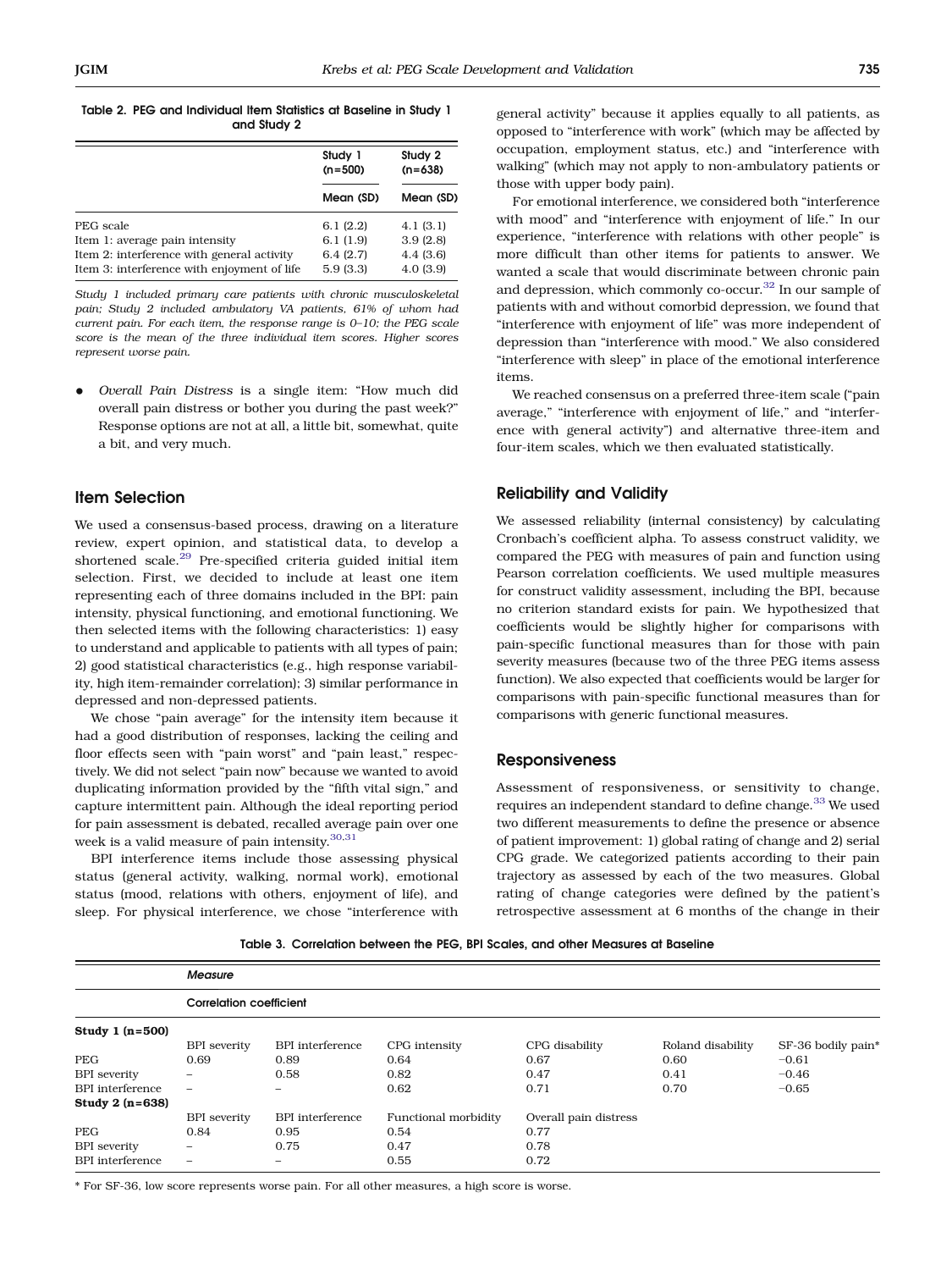|                         | <b>PEG</b> baseline | PEG 6 months | PEG change*   | ES†     | SRM#                         |
|-------------------------|---------------------|--------------|---------------|---------|------------------------------|
| Global rating of change |                     |              |               |         |                              |
| Improved $(n=66)$       | 6.35(2.32)          | 3.37(2.33)   | 2.99(2.49)    | 1.29    | 1.20 (0.96, 1.44)            |
| Unchanged $(n=83)$      | 6.95(1.75)          | 6.49(1.91)   | 0.46(1.60)    | 0.26    | $0.29$ (0.07, 0.51)          |
| Worse $(n=61)$          | 6.99(1.73)          | 7.10 (1.75)  | $-0.10(1.69)$ | $-0.06$ | $-0.06$ ( $-0.31$ , $0.19$ ) |
| CPG grade               |                     |              |               |         |                              |
| Improved $(n=62)$       | 6.83(1.73)          | 4.20(2.37)   | 2.62(2.66)    | 1.51    | 0.99(0.74, 1.24)             |
| Unchanged $(n=115)$     | 6.92(2.11)          | 6.40(2.35)   | 0.53(1.80)    | 0.25    | 0.29(0.11, 0.47)             |
| Worse $(n=32)$          | 6.16(1.66)          | 6.07(2.43)   | 0.08(1.92)    | 0.05    | $0.04$ ( $-0.31$ , $0.39$ )  |

<span id="page-3-0"></span>Table 4. Responsiveness of PEG among Patients Classified by Pain Global Rating of Change and Serial CPG Grade at 6 Months (n=210)

\*Change score = baseline score – 6 month score

†ES = change score/SD of baseline score

‡SRM = change score/SD of change score

pain since the trial began: 1) improved ("better"), 2) unchanged ("about the same"), and 3) worse ("worse"). CPG categories were defined by the change in CPG grade from baseline to 6 months: 1) improved (pain grade decreased by  $\geq 1$  level), 2) unchanged (pain grade at baseline = pain grade at follow-up), and 3) worse (pain grade increased by  $\geq 1$  level).

Using data from Study 1, we assessed responsiveness by calculating the following three metrics: 1) change score (difference between mean score at baseline and follow-up), 2) effect size (ES; change score divided by the standard deviation of the baseline score), and 3) standardized response mean (SRM; change score divided by the standard deviation of the change score). These calculations were performed for patients in the improved, unchanged, and worse categories. Confidence intervals for SRM were calculated as + /- 1.96 divided by the square root of the sample size. $34$  We assessed responsiveness using all three methods because they can produce differing results and because agreement is lacking on the preferred method.[34,35](#page-5-0) We compared responsiveness of the PEG, BPI severity and BPI interference scales by comparing ES and SRM for each measure among patients in the improved category. Finally, we assessed responsiveness to varying degrees of improvement by comparing change scores for PEG and BPI scales to degree of improvement by global rating of change.

## RESULTS

## Item Selection

Using baseline data from the Study 1 sample, we assessed the preferred and alternate scales. Results were similar for all scales evaluated (Table [1](#page-1-0)). Our preferred scale demonstrated initial characteristics similar to or better than the alternatives, so we chose it as our final scale. From here on, we refer to this final abbreviated scale as the PEG, an acronym representing the three items: "Pain average," "interference with Enjoyment of life," and "interference with General activity." Principal components analysis of the PEG in both samples demonstrated a single factor, accounting for 66% of the variance in Study 1 and 81% in Study 2.

The PEG comprises 1 intensity item and 2 interference items (Fig. [1\)](#page-1-0). Consistent with BPI scoring, we calculated the average of individual item scores to get an overall PEG score (potential range 0–10). Table [2](#page-2-0) shows means and standard deviations (SD) for each item and the full three-item scale in both populations.

# Reliability and Validity

Reliability of the PEG was 0.73 in Study 1 and 0.89 in Study 2. Table [3](#page-2-0) shows correlation matrices for the PEG, BPI scales, and other pain and function measures in both study populations. Overall, construct validity of the PEG was good (r=0.60–0.89 in Study 1 and r=0.77–0.95 for pain-specific measures in Study 2), with correlations comparable to those of the BPI scales. As expected, PEG correlations were slightly higher for BPI interference (r=0.89 and 0.95) than for BPI severity (r=0.69 and 0.84) and for CPG disability (r=0.67) than for CPG intensity (r=0.64). Correlations were higher for the pain-specific function measures than for the Functional Morbidity Index (r=0.54), a generic measure of function.

## Responsiveness

Six-month follow-up data was available for 210 Study 1 clinical trial participants. The proportion with pain improvement was approximately the same according to global rating of change (31.4%) and serial CPG pain grade (29.5%); however, more patients were classified as worse by global rating (29.0%) than by CPG grade (15.0%). Table 4 shows PEG scores and measures of responsiveness for patients classified as improved, unchanged, and worse at 6 months. Confidence intervals for the improved and unchanged groups did not overlap, but the unchanged and worse groups were not statistically different from each other. The improved group according to global rating of change had a mean improvement of 3.0 points (SD 2.5) on the PEG. Similarly, the



Figure 2. Mean change in PEG and BPI scales compared with global rating of change at 6 months (n=210).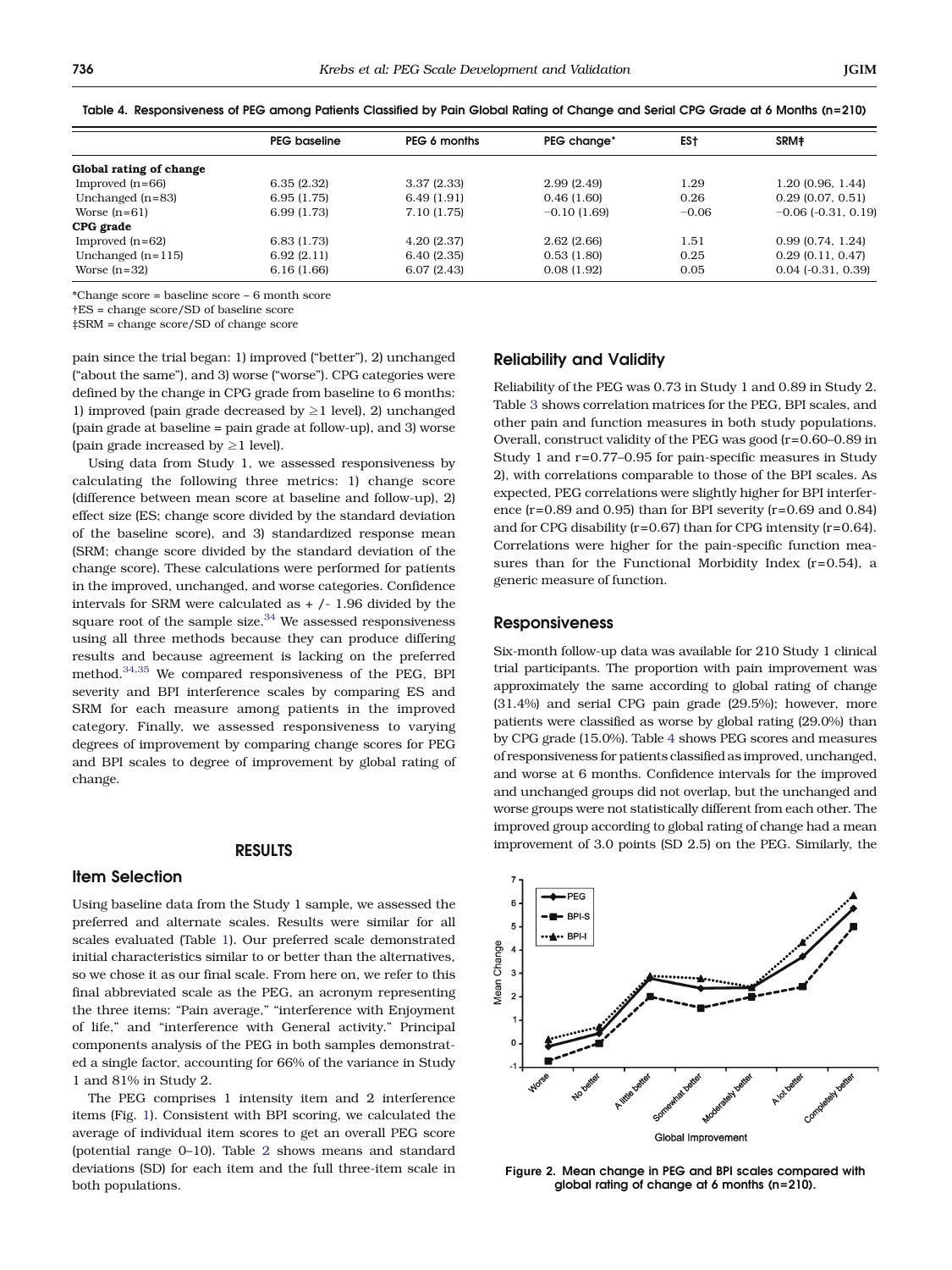<span id="page-4-0"></span>improved group according to serial CPG grade had a mean change of 2.6 points (SD 2.7).

The SRM among participants who improved at 6 months according to global rating of change were similar for the PEG (1.20, 95% CI 0.96, 1.44), BPI severity (1.04, 95% CI 0.80, 1.28), and BPI interference (1.13, 95% CI 0.89, 1.37). Results were similar for improvement according to serial CPG grade (data not shown). For all measures of improvement, ES and SRM were consistent with a large effect. Figure [2](#page-3-0) shows 6-month change scores for the PEG, BPI severity scale, and BPI interference scale plotted against global rating of change.

## **DISCUSSION**

We demonstrated that the PEG, an ultra-brief three-item scale derived from the BPI, was a reliable and valid measure of pain among primary care patients with chronic musculoskeletal pain and diverse VA ambulatory patients. The PEG appears comparable to the BPI in terms of responsiveness to change. These findings support our hypothesis that an abbreviated scale derived from the BPI may be both useful and practical for chronic pain assessment in primary care and other ambulatory care settings, such as medical and surgical specialty clinics.

Strengths of this study include the confirmation of reliability and validity in an independent patient population, the diversity of the study populations, and the availability of multiple pain and functional measures with which to assess construct validity. Our choice of the BPI as the basis for our abbreviated scale development is another strength. The BPI is a widely used instrument that has been validated in numerous patient populations, clinical settings, and languages. BPI items are rated from 0–10, a format that has become familiar to patients and clinicians since assessment of pain with numeric scales has been broadly implemented in US health care settings. We took advantage of our collective experience with the BPI in observational and interventional research by employing a consensus-based process for scale shortening, consistent with recommendations to avoid over-reliance on statistical techniques.<sup>29</sup>

We believe our use of two different ambulatory study populations is a strength; however, each study has its own limitations. Study 1 was a sample of patients with chronic back and lower extremity musculoskeletal pain and included an over-representation of patients with depression (50% by design). The more clinically diverse patient population of Study 2, including ambulatory VA patients with and without chronic pain, enhances the generalizability of our findings. However, Study 2 included fewer pain measures with which to assess construct validity and was cross-sectional; therefore, we were able to assess responsiveness only in the first sample. Forty percent of Study 1 patients and 100% of Study 2 patients were recruited from VA clinics, so our findings may be less generalizable to non-VA settings.

We found that the PEG differentiated well between patients who improved and those who did not. According to responsiveness metrics, patients in the improved category had a large improvement in PEG score, whereas those in the unchanged category had a minimal change. Proper interpretation of the magnitude of change according to SRM and one group pre-post ES is not entirely clear, although authors have suggested that Cohen's definition of small (0.2), moderate (0.5), and large (0.8) effects can be applied to interpretation of both responsiveness

measures.[36,37](#page-5-0) We did not find evidence of PEG responsiveness in the worse direction (i.e., change scores between those who were unchanged and those who were worse did not significantly differ). We are limited in our ability to adequately assess sensitivity to worsening because we evaluated responsiveness in a single study population that likely had a ceiling effect for worsening due to high baseline pain severity.

The competing demands of primary care, in which visits are short and pain is only one of several problems warranting attention, make efficiency of assessment a paramount concern.[38,39](#page-5-0) A balance must be found between feasibility and key characteristics such as reliability, validity, and responsiveness. For example, ultra-brief depression measures containing two to three items perform better than single item depression measures.[40](#page-5-0) We also evaluated a four-item abbreviated scale, but found that adding an item contributed little. An abbreviated version of the BPI that eliminated a few items has been previously published,  $41$  but the PEG is the first ultra-brief scale based on the BPI.

New assessment strategies are needed to support improved chronic pain management in primary care. We believe the PEG, which includes items assessing pain intensity, emotional function, and physical function, is an important step forward. However, further studies are needed to confirm our findings and validate the PEG in additional patient populations. Prospective research should determine whether serial pain measurement can improve the quality of clinical decision-making and pain outcomes in primary care. Given the huge clinical and societal burden associated with pain, developing efficient and effective strategies to enhance care is an important priority.

We presented a preliminary abstract of this work as a poster at the 31st annual meeting of the Society of General Internal Medicine, April 2008.

SCAMP was supported by a grant from the National Institute of Mental Health to Dr. Kroenke (MH-071268). HELP-Vets was supported by the Health Services Research & Development (HSR&D) service of the US Department of Veterans Affairs (IIR-03–150). Drs. Krebs, Lorenz, and Bair were supported by VA HSR&D Research Career Development Awards.

Conflict of Interest Statement: We disclose the following financial relationships: 1) Drs. Lorenz and Asch have received research funding from the Amgen Corporation; 2) Dr. Bair has received research funding and honoraria from Eli Lilly and served on an advisory board for Abbott.

Corresponding Author: Erin E. Krebs, MD, MPH, Roudebush VAMC, 11H, 1481 W. 10th Street, Indianapolis, IN 46202, USA (e-mail: krebse@iupui.edu).

## **REFERENCES**

- 1. Improving the Quality of Pain Management Through Measurement and Action. 2003. Oakbrook Terrace, IL, Joint Commission on Accreditation of Healthcare Organizations and National Pharmaceutical Council.
- 2. Carr DB, Jacox AK, Chapman CR, Fillingim RB, Heidrich G, Hester NK. Acute pain management: Operative or Medical Procedures and Trauma. Clinical Practice Guideline (AHCPR Pub. No. 92–0032). 1992. Rockville, MD, Agency for Health Care Policy and Research, Public Health Service, US Department of Health and Human Services.
- 3. Jacox A, Carr DB, Payne R. Management of Cancer Pain. Clinical Practice Guideline (AHCPR Publication No. 94–0592). 1994. Rockville,

Acknowledgements: We thank Charles Cleeland, PhD, Tito Mendoza, PhD, Lisa Shugarman, PhD, and Cathy Sherbourne, PhD for their insightful contributions to this manuscript and Andy Lanto, MS, for assistance with data analysis.